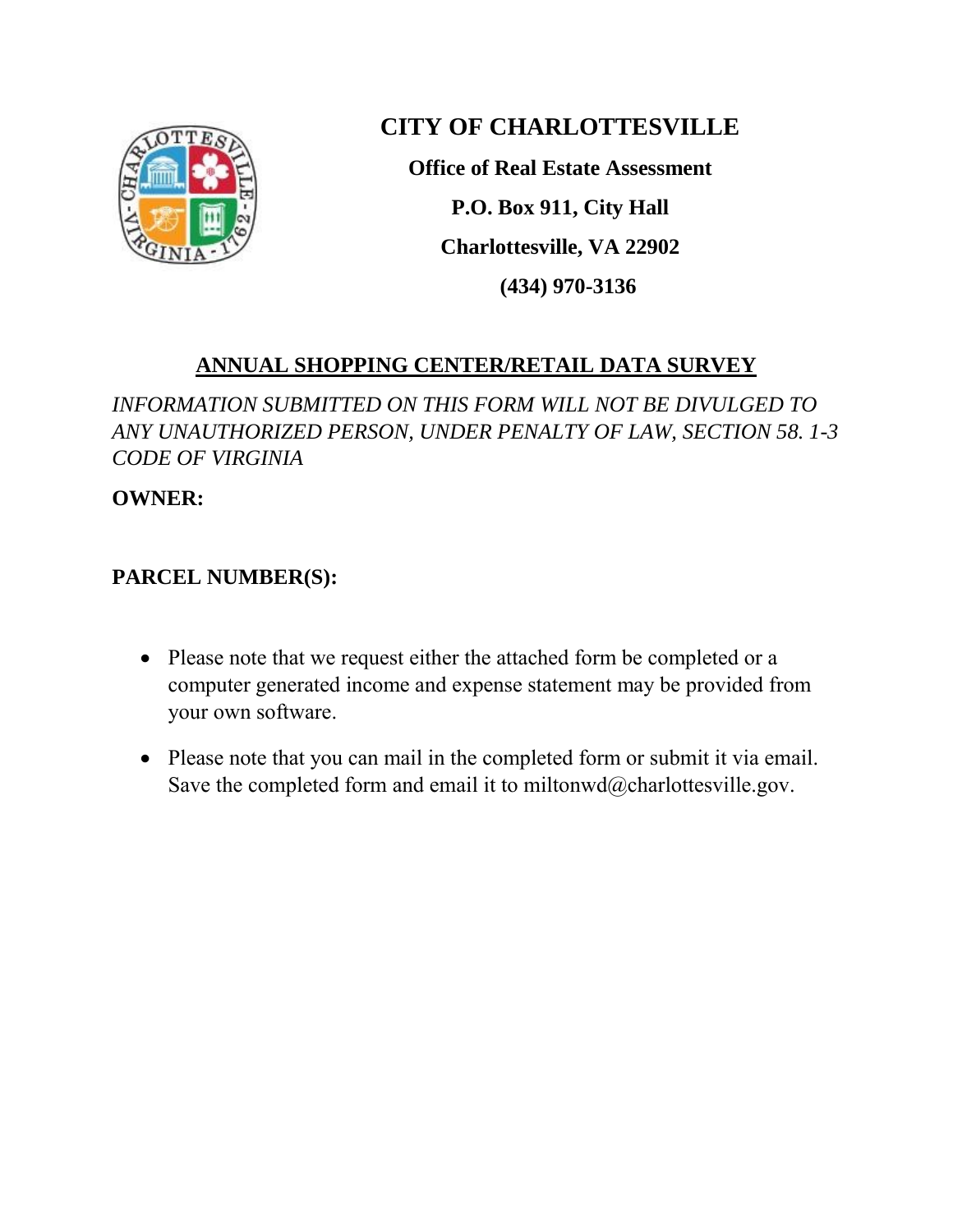| <b>General Information</b>  |  |  |
|-----------------------------|--|--|
|                             |  |  |
| <b>Total Building Area</b>  |  |  |
| <b>Total Basement Area</b>  |  |  |
| <b>Total Finished Area</b>  |  |  |
| Unfinished Area             |  |  |
| <b>Total Parking Spaces</b> |  |  |
|                             |  |  |

| <b>Property Information</b> |            |                    |  |  |
|-----------------------------|------------|--------------------|--|--|
| <b>TENANTS</b>              | ${\sf SF}$ | <b>ANNUAL RENT</b> |  |  |
|                             |            |                    |  |  |
|                             |            |                    |  |  |
|                             |            |                    |  |  |
|                             |            |                    |  |  |
|                             |            |                    |  |  |
|                             |            |                    |  |  |
|                             |            |                    |  |  |
|                             |            |                    |  |  |
|                             |            |                    |  |  |
|                             |            |                    |  |  |
|                             |            |                    |  |  |
|                             |            |                    |  |  |
|                             |            |                    |  |  |
|                             |            |                    |  |  |
|                             |            |                    |  |  |
|                             |            |                    |  |  |
|                             |            |                    |  |  |
|                             |            |                    |  |  |
|                             |            |                    |  |  |
|                             |            |                    |  |  |
|                             |            |                    |  |  |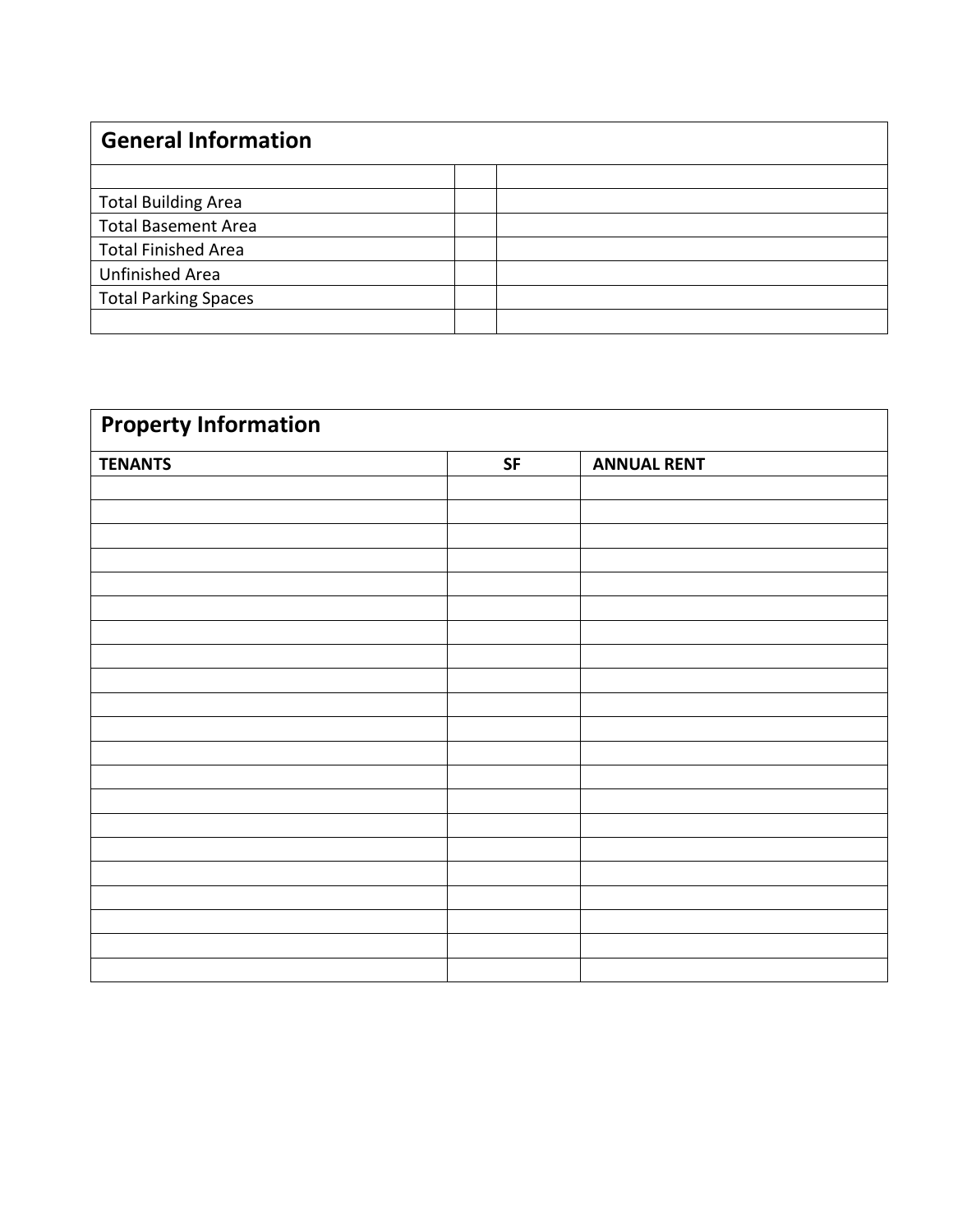| <b>Additional Income for 2020</b> |  |
|-----------------------------------|--|
| Percentage Rent                   |  |
| <b>CAM Recovery</b>               |  |
| <b>Tennant Recovery</b>           |  |
| Specialty Income                  |  |
| <b>Termination Fee Income</b>     |  |
|                                   |  |
| <b>Total Actual Income</b>        |  |

| <b>Annual Operating Expense</b>      |  |
|--------------------------------------|--|
| <b>Utilities</b>                     |  |
| water/sewer                          |  |
| Electricity                          |  |
| Gas                                  |  |
| Internet                             |  |
| Phone                                |  |
| <b>Management and Administration</b> |  |
| payroll                              |  |
| payroll expenses                     |  |
| <b>Management Fees</b>               |  |
| <b>Franchise Fees</b>                |  |
| Advertising                          |  |
|                                      |  |
| <b>COVID Expenses</b>                |  |
| <b>Rent Concessions</b>              |  |
| Cleaning/Disinfecting                |  |
| Other                                |  |
|                                      |  |
|                                      |  |